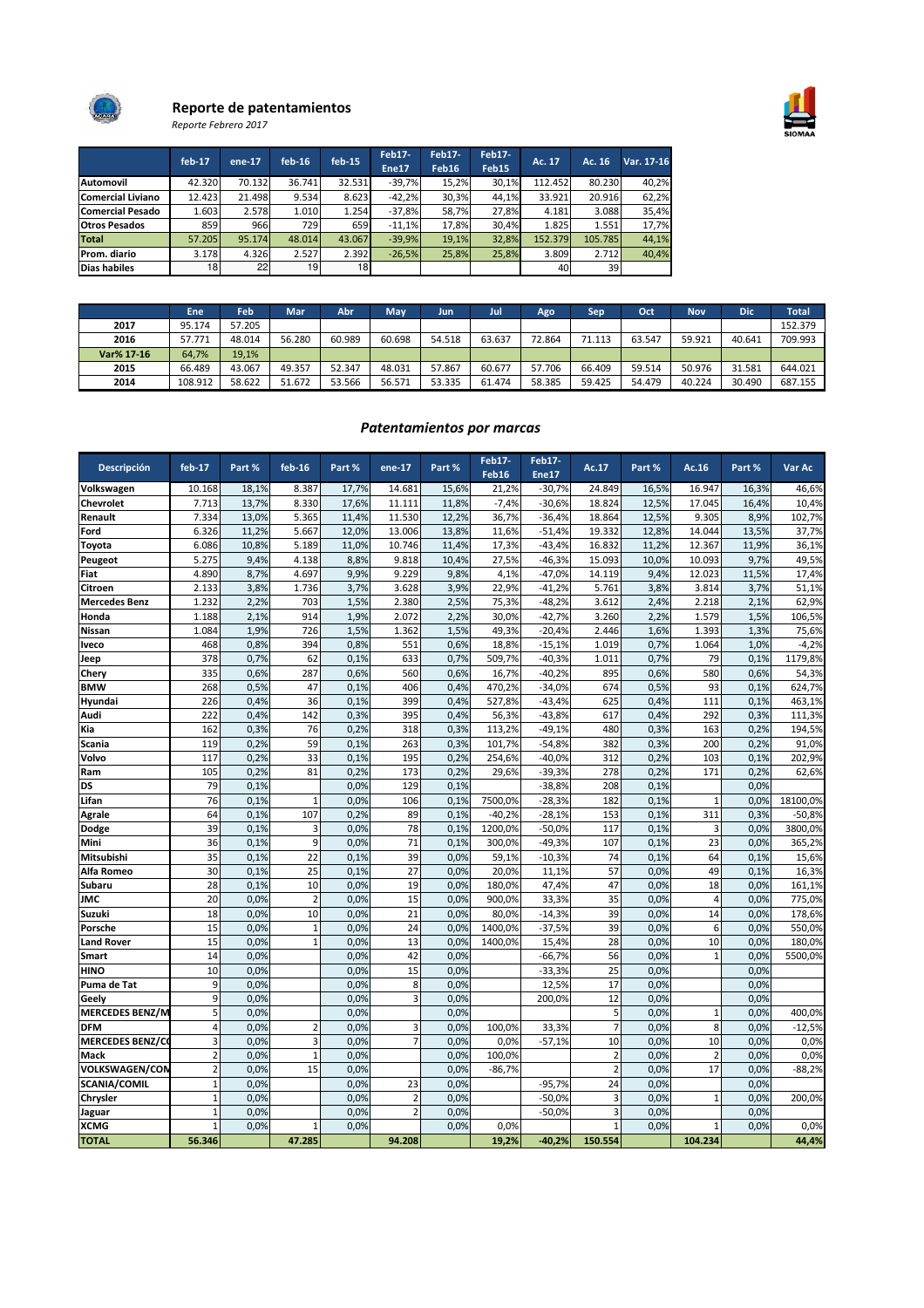

### Reporte de patentamientos

Reporte Febrero 2017



| <b>AUTOS + LIVIANOS</b> |          |        |              |        |                          |        |                                    |                        |         |        |         |        |          |
|-------------------------|----------|--------|--------------|--------|--------------------------|--------|------------------------------------|------------------------|---------|--------|---------|--------|----------|
| Descripción             | $feb-17$ | Part % | $feb-16$     | Part % | ene-17                   | Part % | <b>Feb17-</b><br>Feb <sub>16</sub> | <b>Feb17-</b><br>Ene17 | Ac.17   | Part % | Ac.16   | Part % | Var Ac   |
| Volkswagen              | 9.948    | 18,2%  | 8.345        | 18,0%  | 14.394                   | 15,7%  | 19,2%                              | $-30,9%$               | 24.342  | 16,6%  | 16.810  | 16,6%  | 44,8%    |
| <b>Chevrolet</b>        | 7.713    | 14,1%  | 8.330        | 18,0%  | 11.111                   | 12,1%  | $-7,4%$                            | $-30,6%$               | 18.824  | 12,9%  | 17.045  | 16,9%  | 10,4%    |
| Renault                 | 7.334    | 13,4%  | 5.361        | 11,6%  | 11.530                   | 12,6%  | 36,8%                              | $-36,4%$               | 18.864  | 12,9%  | 9.300   | 9,2%   | 102,8%   |
| Ford                    | 6.134    | 11,2%  | 5.555        | 12,0%  | 12.705                   | 13,9%  | 10,4%                              | $-51,7%$               | 18.839  | 12,9%  | 13.602  | 13,5%  | 38,5%    |
| Toyota                  | 6.086    | 11,1%  | 5.189        | 11,2%  | 10.746                   | 11,7%  | 17,3%                              | $-43,4%$               | 16.832  | 11,5%  | 12.367  | 12,2%  | 36,1%    |
| Peugeot                 | 5.275    | 9,6%   | 4.138        | 8,9%   | 9.818                    | 10,7%  | 27,5%                              | $-46,3%$               | 15.093  | 10,3%  | 10.093  | 10,0%  | 49,5%    |
| Fiat                    | 4.890    | 8,9%   | 4.697        | 10,2%  | 9.229                    | 10,1%  | 4,1%                               | $-47,0%$               | 14.119  | 9,7%   | 12.023  | 11,9%  | 17,4%    |
| Citroen                 | 2.133    | 3,9%   | 1.736        | 3,8%   | 3.628                    | 4,0%   | 22,9%                              | $-41,2%$               | 5.761   | 3,9%   | 3.814   | 3,8%   | 51,1%    |
| Honda                   | 1.188    | 2,2%   | 914          | 2,0%   | 2.072                    | 2,3%   | 30,0%                              | $-42,7%$               | 3.260   | 2,2%   | 1.579   | 1,6%   | 106,5%   |
| <b>Nissan</b>           | 1.084    | 2,0%   | 726          | 1,6%   | 1.362                    | 1,5%   | 49,3%                              | $-20,4%$               | 2.446   | 1,7%   | 1.393   | 1,4%   | 75,6%    |
| <b>Mercedes Benz</b>    | 669      | 1,2%   | 353          | 0,8%   | 1.347                    | 1,5%   | 89,5%                              | $-50,3%$               | 2.016   | 1,4%   | 1.147   | 1,1%   | 75,8%    |
| Jeep                    | 378      | 0,7%   | 62           | 0,1%   | 633                      | 0,7%   | 509,7%                             | $-40,3%$               | 1.011   | 0,7%   | 79      | 0,1%   | 1179,8%  |
| Chery                   | 335      | 0,6%   | 287          | 0,6%   | 560                      | 0,6%   | 16,7%                              | $-40,2%$               | 895     | 0,6%   | 580     | 0,6%   | 54,3%    |
| <b>BMW</b>              | 268      | 0,5%   | 47           | 0.1%   | 406                      | 0,4%   | 470,2%                             | $-34,0%$               | 674     | 0,5%   | 93      | 0,1%   | 624,7%   |
| Audi                    | 222      | 0,4%   | 142          | 0,3%   | 395                      | 0,4%   | 56,3%                              | $-43,8%$               | 617     | 0,4%   | 292     | 0,3%   | 111,3%   |
| Hyundai                 | 219      | 0,4%   | 33           | 0.1%   | 391                      | 0,4%   | 563,6%                             | $-44.0%$               | 610     | 0,4%   | 105     | 0,1%   | 481,0%   |
| Iveco                   | 183      | 0,3%   | 120          | 0,3%   | 211                      | 0,2%   | 52,5%                              | $-13,3%$               | 394     | 0,3%   | 294     | 0,3%   | 34,0%    |
| Kia                     | 162      | 0,3%   | 76           | 0,2%   | 318                      | 0,4%   | 113,2%                             | $-49,1%$               | 480     | 0,3%   | 163     | 0,2%   | 194,5%   |
| Ram                     | 105      | 0,2%   | 81           | 0,2%   | 173                      | 0,2%   | 29,6%                              | $-39,3%$               | 278     | 0,2%   | 171     | 0,2%   | 62,6%    |
| <b>DS</b>               | 79       | 0.1%   |              | 0.0%   | 129                      | 0,1%   |                                    | $-38,8%$               | 208     | 0,1%   |         | 0,0%   |          |
| Lifan                   | 76       | 0,1%   | 1            | 0,0%   | 106                      | 0,1%   | 7500,0%                            | $-28,3%$               | 182     | 0,1%   | 1       | 0.0%   | 18100,0% |
| <b>Dodge</b>            | 39       | 0,1%   | 3            | 0,0%   | 78                       | 0,1%   | 1200,0%                            | $-50,0%$               | 117     | 0,1%   | 3       | 0,0%   | 3800,0%  |
| Mini                    | 36       | 0,1%   | 9            | 0,0%   | 71                       | 0,1%   | 300,0%                             | $-49,3%$               | 107     | 0,1%   | 23      | 0,0%   | 365,2%   |
| Mitsubishi              | 35       | 0,1%   | 22           | 0,1%   | 39                       | 0,0%   | 59,1%                              | $-10,3%$               | 74      | 0,1%   | 64      | 0,1%   | 15,6%    |
| Alfa Romeo              | 30       | 0,1%   | 25           | 0,1%   | 27                       | 0,0%   | 20,0%                              | 11,1%                  | 57      | 0,0%   | 49      | 0,1%   | 16,3%    |
| Subaru                  | 28       | 0.1%   | 10           | 0.0%   | 19                       | 0.0%   | 180,0%                             | 47,4%                  | 47      | 0,0%   | 18      | 0,0%   | 161,1%   |
| Volvo                   | 21       | 0,0%   | $\mathbf{1}$ | 0,0%   | 23                       | 0,0%   | 2000,0%                            | $-8,7%$                | 44      | 0,0%   | 5       | 0,0%   | 780,0%   |
| Suzuki                  | 18       | 0,0%   | 10           | 0,0%   | 21                       | 0.0%   | 80,0%                              | $-14,3%$               | 39      | 0,0%   | 14      | 0,0%   | 178,6%   |
| Porsche                 | 15       | 0,0%   | 1            | 0,0%   | 24                       | 0.0%   | 1400,0%                            | $-37,5%$               | 39      | 0,0%   | 6       | 0,0%   | 550,0%   |
| <b>Land Rover</b>       | 15       | 0,0%   |              | 0,0%   | 13                       | 0,0%   | 1400,0%                            | 15,4%                  | 28      | 0,0%   | 10      | 0,0%   | 180,0%   |
| Smart                   | 14       | 0,0%   |              | 0,0%   | 42                       | 0,1%   |                                    | $-66,7%$               | 56      | 0,0%   | 1       | 0,0%   | 5500,0%  |
| Geely                   | 9        | 0,0%   |              | 0,0%   | 3                        | 0,0%   |                                    | 200,0%                 | 12      | 0,0%   |         | 0,0%   |          |
| Chrysler                | 1        | 0,0%   |              | 0,0%   | $\overline{\phantom{a}}$ | 0,0%   |                                    | $-50,0%$               | 3       | 0,0%   | 1       | 0,0%   | 200,0%   |
| Jaguar                  |          | 0,0%   |              | 0,0%   |                          | 0,0%   |                                    | $-50,0%$               | R       | 0,0%   |         | 0,0%   |          |
| <b>TOTAL</b>            | 54.743   |        | 46.275       |        | 91.630                   |        | 18,3%                              | $-40,3%$               | 146.373 |        | 101.146 |        | 44,7%    |

| <b>CAMIONES + BUSES</b> |                         |        |                |        |        |        |                 |                 |       |        |       |        |          |
|-------------------------|-------------------------|--------|----------------|--------|--------|--------|-----------------|-----------------|-------|--------|-------|--------|----------|
| Descripción             | $feb-17$                | Part % | $feb-16$       | Part % | ene-17 | Part % | Feb17-<br>Feb16 | Feb17-<br>Ene17 | Ac.17 | Part % | Ac.16 | Part % | Var Ac   |
| <b>Mercedes Benz</b>    | 563                     | 35,1%  | 350            | 34,7%  | 1.033  | 40,1%  | 60,9%           | $-45,5%$        | 1.596 | 38,2%  | 1.071 | 34,7%  | 49,0%    |
| <b>Iveco</b>            | 285                     | 17,8%  | 274            | 27,1%  | 340    | 13,2%  | 4,0%            | $-16,2%$        | 625   | 15,0%  | 770   | 24,9%  | $-18,8%$ |
| Volkswagen              | 220                     | 13,7%  | 42             | 4,2%   | 287    | 11,1%  | 423,8%          | $-23,3%$        | 507   | 12,1%  | 137   | 4,4%   | 270,1%   |
| Ford                    | 192                     | 12,0%  | 112            | 11,1%  | 301    | 11,7%  | 71,4%           | $-36,2%$        | 493   | 11,8%  | 442   | 14,3%  | 11,5%    |
| <b>Scania</b>           | 119                     | 7,4%   | 59             | 5,8%   | 263    | 10,2%  | 101,7%          | $-54,8%$        | 382   | 9,1%   | 200   | 6,5%   | 91,0%    |
| Volvo                   | 96                      | 6,0%   | 32             | 3,2%   | 172    | 6,7%   | 200,0%          | $-44,2%$        | 268   | 6,4%   | 98    | 3,2%   | 173,5%   |
| <b>Agrale</b>           | 64                      | 4,0%   | 107            | 10,6%  | 89     | 3,5%   | -40,2%          | $-28,1%$        | 153   | 3,7%   | 311   | 10,1%  | $-50,8%$ |
| <b>JMC</b>              | 20                      | 1,3%   | $\overline{2}$ | 0,2%   | 15     | 0,6%   | 900,0%          | 33,3%           | 35    | 0,8%   |       | 0,1%   | 775,0%   |
| <b>HINO</b>             | 10                      | 0,6%   |                | 0,0%   | 15     | 0,6%   |                 | -33,3%          | 25    | 0,6%   |       | 0,0%   |          |
| Puma de Tat             | 9                       | 0,6%   |                | 0,0%   | 8      | 0,3%   |                 | 12,5%           | 17    | 0,4%   |       | 0,0%   |          |
| Hyundai                 | 7                       | 0,4%   | 3              | 0,3%   | 8      | 0,3%   | 133,3%          | $-12,5%$        | 15    | 0,4%   | 6     | 0,2%   | 150,0%   |
| <b>MERCEDES BENZ/M</b>  | 5                       | 0,3%   |                | 0,0%   |        | 0,0%   |                 |                 |       | 0,1%   |       | 0,0%   | 400,0%   |
| <b>DFM</b>              | 4                       | 0,3%   | $\overline{2}$ | 0,2%   | 3      | 0,1%   | 100,0%          | 33,3%           |       | 0,2%   | 8     | 0,3%   | $-12,5%$ |
| <b>MERCEDES BENZ/CO</b> | 3                       | 0,2%   | 3              | 0,3%   |        | 0,3%   | 0,0%            | $-57,1%$        | 10    | 0,2%   | 10    | 0,3%   | 0,0%     |
| <b>Mack</b>             | $\overline{\mathbf{z}}$ | 0,1%   |                | 0,1%   |        | 0,0%   | 100,0%          |                 |       | 0,1%   |       | 0,1%   | 0,0%     |
| <b>VOLKSWAGEN/CON</b>   | $\overline{\mathbf{z}}$ | 0,1%   | 15             | 1,5%   |        | 0,0%   | $-86,7%$        |                 |       | 0,1%   | 17    | 0,6%   | $-88,2%$ |
| <b>SCANIA/COMIL</b>     | 1                       | 0,1%   |                | 0,0%   | 23     | 0,9%   |                 | $-95,7%$        | 24    | 0,6%   |       | 0,0%   |          |
| <b>XCMG</b>             |                         | 0,1%   |                | 0,1%   |        | 0,0%   | 0,0%            |                 |       | 0,0%   |       | 0,0%   | 0,0%     |
| <b>TOTAL</b>            | 1.603                   |        | 1.010          |        | 2.578  |        | 58,7%           | $-37,8%$        | 4.181 |        | 3.088 |        | 35,4%    |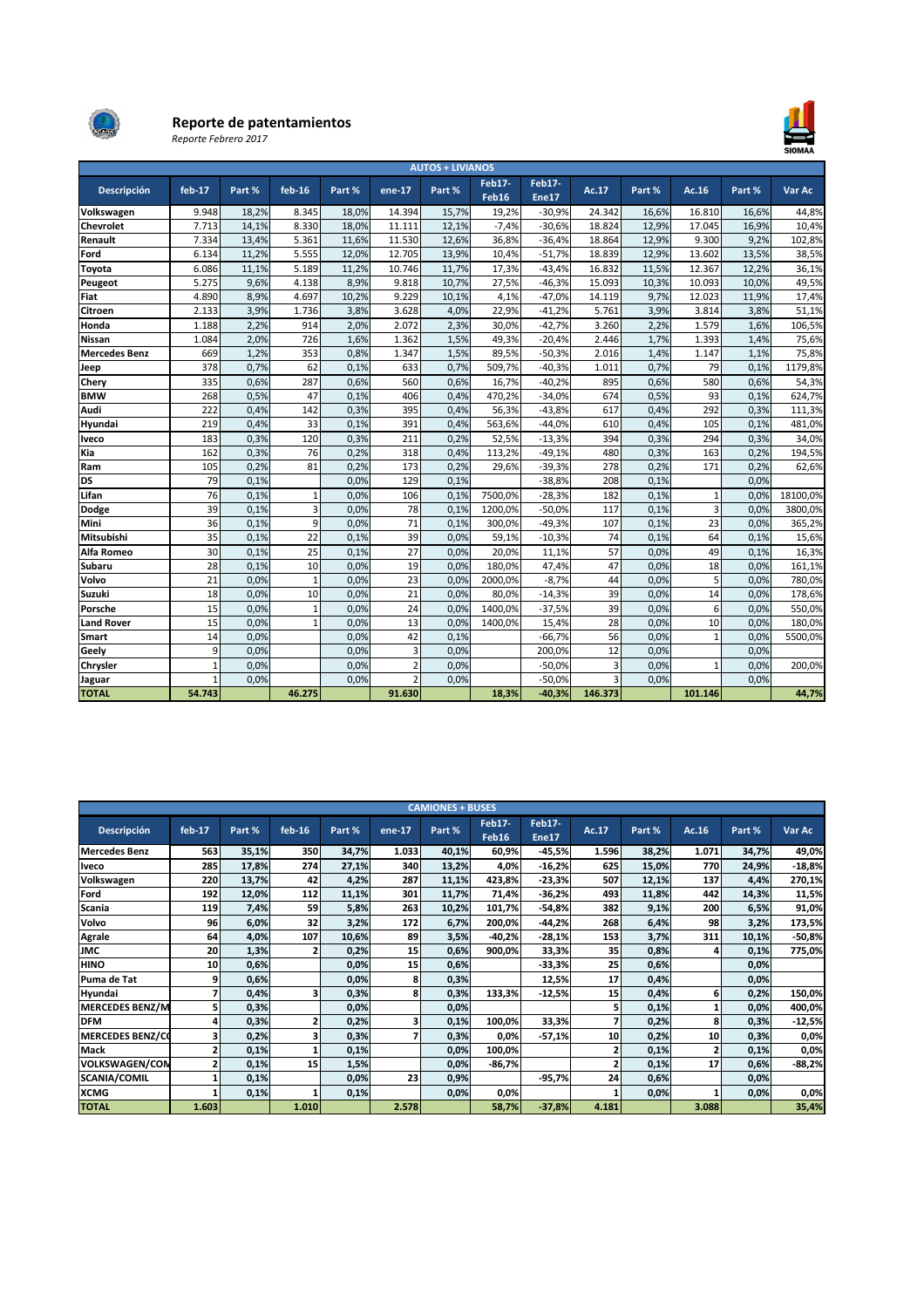



### Patentamientos por modelo - Ranking de automóviles

| <b>AUTOMÓVILES</b>      |                              |          |        |          |        |        |        |                 |                 |                   |        |          |        |          |
|-------------------------|------------------------------|----------|--------|----------|--------|--------|--------|-----------------|-----------------|-------------------|--------|----------|--------|----------|
| Rank                    | Descripción                  | $feb-17$ | Part % | $feb-16$ | Part % | ene-17 | Part % | Feb17-<br>Feb16 | Feb17-<br>Ene17 | Ac.17             | Part % | Ac. $16$ | Part % | Var Ac   |
| 1                       | Volkswagen GOL               | 2.796    | 6,6%   | 2.457    | 6,7%   | 3.416  | 4,9%   | 13,8%           | $-18,2%$        | 6.212             | 5,5%   | 4.229    | 5,3%   | 46,9%    |
| $\overline{2}$          | <b>Renault NUEVO SANDERO</b> | 2.292    | 5,4%   | 823      | 2,2%   | 3.499  | 5,0%   | 178,5%          | $-34,5%$        | 5.791             | 5,2%   | 1.264    | 1,6%   | 358,2%   |
| $\overline{\mathbf{3}}$ | <b>Toyota ETIOS</b>          | 2.132    | 5,0%   | 1.771    | 4,8%   | 3.396  | 4,8%   | 20.4%           | $-37,2%$        | 5.528             | 4,9%   | 4.057    | 5,1%   | 36,3%    |
| 4                       | <b>Fiat PALIO</b>            | 1.965    | 4,6%   | 2.046    | 5,6%   | 2.611  | 3,7%   | $-4,0%$         | $-24,7%$        | 4.576             | 4,1%   | 5.394    | 6,7%   | $-15,2%$ |
| 5                       | <b>Volkswagen SURAN</b>      | 1.833    | 4,3%   | 807      | 2,2%   | 2.710  | 3,9%   | 127,1%          | $-32,4%$        | 4.543             | 4,0%   | 2.664    | 3,3%   | 70,5%    |
| 6                       | <b>Chevrolet ONIX</b>        | 1.784    | 4,2%   | 1.339    | 3,6%   | 2.805  | 4,0%   | 33,2%           | $-36.4%$        | 4.589             | 4.1%   | 2.544    | 3,2%   | 80,4%    |
| $\overline{\mathbf{z}}$ | Peugeot 208                  | 1.729    | 4,1%   | 1.262    | 3,4%   | 2.985  | 4,3%   | 37,0%           | $-42,1%$        | 4.714             | 4,2%   | 3.104    | 3,9%   | 51,9%    |
| 8                       | <b>Chevrolet PRISMA</b>      | 1.637    | 3,9%   | 1.194    | 3,3%   | 2.328  | 3,3%   | 37,1%           | $-29,7%$        | 3.965             | 3,5%   | 2.193    | 2,7%   | 80,8%    |
| 9                       | <b>Ford FIESTA KINETIC</b>   | 1.562    | 3,7%   | 1.371    | 3,7%   | 2.449  | 3,5%   | 13,9%           | $-36,2%$        | 4.011             | 3,6%   | 3.529    | 4,4%   | 13,7%    |
| 10                      | Ford FOCUS II                | 1.494    | 3,5%   | 1.341    | 3,7%   | 2.839  | 4,1%   | 11,4%           | $-47,4%$        | 4.333             | 3,9%   | 3.513    | 4,4%   | 23,3%    |
| 11                      | <b>Chevrolet CRUZE</b>       | 1.256    | 3,0%   | 364      | 1,0%   | 1.562  | 2,2%   | 245,1%          | $-19,6%$        | 2.818             | 2,5%   | 624      | 0,8%   | 351,6%   |
| 12                      | <b>Toyota COROLLA</b>        | 1.094    | 2,6%   | 1.289    | 3,5%   | 2.074  | 3,0%   | $-15,1%$        | $-47,3%$        | 3.168             | 2,8%   | 3.476    | 4,3%   | $-8,9%$  |
| 13                      | <b>Renault DUSTER</b>        | 1.042    | 2,5%   | 853      | 2,3%   | 1.624  | 2,3%   | 22,2%           | $-35,8%$        | 2.666             | 2,4%   | 1.342    | 1,7%   | 98,7%    |
| 14                      | Volkswagen UP                | 963      | 2,3%   | 776      | 2,1%   | 1.398  | 2,0%   | 24,1%           | $-31,1%$        | 2.361             | 2,1%   | 1.199    | 1,5%   | 96,9%    |
| 15                      | Peugeot 308                  | 953      | 2,3%   | 912      | 2,5%   | 1.583  | 2,3%   | 4,5%            | $-39,8%$        | 2.536             | 2,3%   | 2.360    | 2,9%   | 7,5%     |
| 16                      | <b>Renault NUEVO LOGAN</b>   | 855      | 2,0%   | 324      | 0,9%   | 1.516  | 2,2%   | 163,9%          | $-43,6%$        | 2.371             | 2,1%   | 491      | 0,6%   | 382,9%   |
| 17                      | <b>Ford ECOSPORT</b>         | 847      | 2,0%   | 1.396    | 3,8%   | 2.225  | 3,2%   | $-39,3%$        | $-61,9%$        | 3.072             | 2,7%   | 3.285    | 4,1%   | $-6,5%$  |
| 18                      | <b>Ford KA</b>               | 753      | 1,8%   | 14       | 0,0%   | 2.490  | 3,6%   | 5278,6%         | $-69,8%$        | 3.243             | 2,9%   | 14       | 0,0%   | 23064,3% |
| 19                      | Honda HR-V                   | 737      | 1,7%   | 641      | 1,7%   | 1.530  | 2,2%   | 15,0%           | $-51,8%$        | 2.267             | 2,0%   | 1.252    | 1,6%   | 81,1%    |
| 20                      | <b>Chevrolet TRACKER</b>     | 727      | 1,7%   | 881      | 2,4%   | 1.068  | 1,5%   | $-17,5%$        | $-31,9%$        | 1.795             | 1,6%   | 1.773    | 2,2%   | 1,2%     |
| 21                      | Peugeot 2008                 | 700      | 1,7%   | 40       | 0,1%   | 1.753  | 2,5%   | 1650,0%         | $-60,1%$        | 2.453             | 2,2%   | 46       | 0,1%   | 5232,6%  |
| 22                      | Volkswagen VOYAGE            | 700      | 1,7%   | 1.021    | 2,8%   | 804    | 1,2%   | $-31,4%$        | $-12,9%$        | 1.504             | 1,3%   | 1.474    | 1,8%   | 2,0%     |
| 23                      | <b>Fiat MOBI</b>             | 684      | 1,6%   |          | 0,0%   | 1.266  | 1,8%   |                 | $-46,0%$        | 1.950             | 1,7%   |          | 0,0%   |          |
| 24                      | <b>Fiat SIENA</b>            | 616      | 1,5%   | 1.248    | 3,4%   | 1.371  | 2,0%   | $-50,6%$        | $-55,1%$        | 1.987             | 1,8%   | 3.490    | 4,4%   | $-43,1%$ |
| 25                      | <b>Chevrolet SPIN</b>        | 601      | 1,4%   | 839      | 2,3%   | 784    | 1,1%   | $-28.4%$        | $-23,3%$        | 1.385             | 1,2%   | 1.676    | 2,1%   | $-17,4%$ |
| 26                      | <b>Citroen C4 LOUNGE</b>     | 530      | 1,3%   | 569      | 1,6%   | 922    | 1,3%   | $-6,9%$         | $-42,5%$        | 1.452             | 1,3%   | 1.331    | 1,7%   | 9,1%     |
| 27                      | Citroen C3                   | 527      | 1,3%   | 474      | 1,3%   | 804    | 1,2%   | 11,2%           | $-34,5%$        | 1.331             | 1,2%   | 1.195    | 1,5%   | 11,4%    |
| 28                      | <b>Volkswagen VENTO</b>      | 520      | 1,2%   | 209      | 0,6%   | 955    | 1,4%   | 148,8%          | $-45,6%$        | 1.475             | 1,3%   | 668      | 0,8%   | 120,8%   |
| 29                      | <b>Nissan MARCH</b>          | 495      | 1,2%   | 220      | 0,6%   | 522    | 0,7%   | 125,0%          | $-5,2%$         | 1.017             | 0,9%   | 458      | 0,6%   | 122,1%   |
| 30                      | Peugeot 408                  | 461      | 1,1%   | 505      | 1,4%   | 895    | 1,3%   | $-8,7%$         | $-48,5%$        | 1.356             | 1,2%   | 1.227    | 1,5%   | 10,5%    |
| 31                      | <b>Peugeot PARTNER</b>       | 445      | 1,1%   | 316      | 0,9%   | 919    | 1,3%   | 40,8%           | $-51,6%$        | 1.364             | 1,2%   | 692      | 0,9%   | 97,1%    |
| 32                      | <b>Volkswagen GOLF</b>       | 427      | 1,0%   | 311      | 0,9%   | 886    | 1,3%   | 37,3%           | $-51,8%$        | 1.313             | 1,2%   | 855      | 1,1%   | 53,6%    |
| 33                      | <b>Renault CAPTUR</b>        | 419      | 1,0%   |          | 0,0%   | 639    | 0,9%   |                 | $-34,4%$        | 1.058             | 0,9%   |          | 0,0%   |          |
| 34                      | Volkswagen FOX               | 344      | 0,8%   | 502      | 1,4%   | 469    | 0,7%   | $-31,5%$        | $-26,7%$        | 813               | 0,7%   | 894      | 1,1%   | $-9,1%$  |
| 35                      | <b>Jeep RENEGADE</b>         | 343      | 0,8%   | 36       | 0,1%   | 576    | 0,8%   | 852,8%          | $-40,5%$        | 919               | 0,8%   | 36       | 0,0%   | 2452,8%  |
| 36                      | Honda CIVIC                  | 334      | 0,8%   | 129      | 0,4%   | 372    | 0,5%   | 158,9%          | $-10,2%$        | 706               | 0,6%   | 148      | 0,2%   | 377,0%   |
| 37                      | <b>Citroen C3 AIRCROSS</b>   | 325      | 0,8%   | 125      | 0,3%   | 495    | 0,7%   | 160,0%          | $-34,3%$        | 820               | 0,7%   | 158      | 0,2%   | 419,0%   |
| 38                      | <b>Chevrolet AGILE</b>       | 317      | 0,8%   | 250      | 0,7%   | 637    | 0,9%   | 26,8%           | $-50,2%$        | 954               | 0,9%   | 633      | 0,8%   | 50,7%    |
| 39                      | Toyota SW4                   | 263      | 0,6%   | 119      | 0,3%   | 571    | 0,8%   | 121,0%          | $-53,9%$        | 834               | 0,7%   | 237      | 0,3%   | 251,9%   |
| 40                      | Volkswagen POLO              | 262      | 0,6%   | 211      | 0,6%   | 504    | 0,7%   | 24,2%           | $-48,0%$        | 766               | 0,7%   | 549      | 0,7%   | 39,5%    |
| 41                      | <b>Renault FLUENCE</b>       | 245      | 0,6%   | 285      | 0,8%   | 329    | 0,5%   | $-14,0%$        | $-25,5%$        | 574               | 0,5%   | 687      | 0,9%   | $-16,5%$ |
| 42                      | <b>Nissan NOTE</b>           | 235      | 0,6%   | 209      | 0,6%   | 333    | 0,5%   | 12,4%           | $-29,4%$        | 568               | 0,5%   | 405      | 0,5%   | 40,3%    |
| 43                      | Chery TIGGO                  | 232      | 0,6%   | 161      | 0,4%   | 381    | 0,5%   | 44,1%           | $-39,1%$        | 613               | 0,6%   | 317      | 0,4%   | 93,4%    |
| 44                      | Citroen C-ELYSEE             | 203      | 0,5%   |          | 0,0%   | 280    | 0,4%   |                 | $-27,5%$        | 483               | 0,4%   |          | 0,0%   |          |
| 45                      | <b>Nissan VERSA</b>          | 184      | 0,4%   | 87       | 0,2%   | 198    | 0,3%   | 111,5%          | $-7,1%$         | 382               | 0,3%   | 158      | 0,2%   | 141,8%   |
| 46                      | <b>Chevrolet CLASSIC</b>     | 182      | 0,4%   | 2.264    | 6,2%   | 242    | 0,4%   | $-92,0%$        | $-24,8%$        | 424               | 0,4%   | 5.277    | 6,6%   | $-92,0%$ |
| 47                      | <b>Fiat PUNTO</b>            | 177      | 0,4%   | 182      | 0,5%   | 320    | 0,5%   | $-2,8%$         | $-44,7%$        | 497               | 0,4%   | 492      | 0,6%   | 1,0%     |
| 48                      | <b>Renault KANGOO</b>        | 166      | 0,4%   | 182      | 0,5%   | 233    | 0,3%   | $-8,8%$         | $-28,8%$        | 399               | 0,4%   | 340      | 0,4%   | 17,4%    |
| 49                      | <b>Citroen BERLINGO</b>      | 158      | 0,4%   | 78       | 0,2%   | 264    | 0,4%   | 102,6%          | $-40,2%$        | 422               | 0,4%   | 188      | 0,2%   | 124,5%   |
| 50                      | <b>Chevrolet SONIC</b>       | 127      | 0,3%   | 237      | 0,7%   | 137    | 0,2%   | $-46,4%$        | $-7,3%$         | 264               | 0,2%   | 618      | 0,8%   | $-57,3%$ |
| 51                      | <b>OTROS</b>                 | 2.647    | 6,3%   | 4.071    | 11,1%  | 5.163  | 7,4%   | $-35,0%$        | $-48,7%$        | 7.810             | 6,9%   | 7.674    | 9,6%   | 1,8%     |
|                         | <b>TOTAL</b>                 | 42.320   |        | 36.741   |        | 70.132 |        | 15,2%           |                 | $-39,7\%$ 112.452 |        | 80.230   |        | 40,2%    |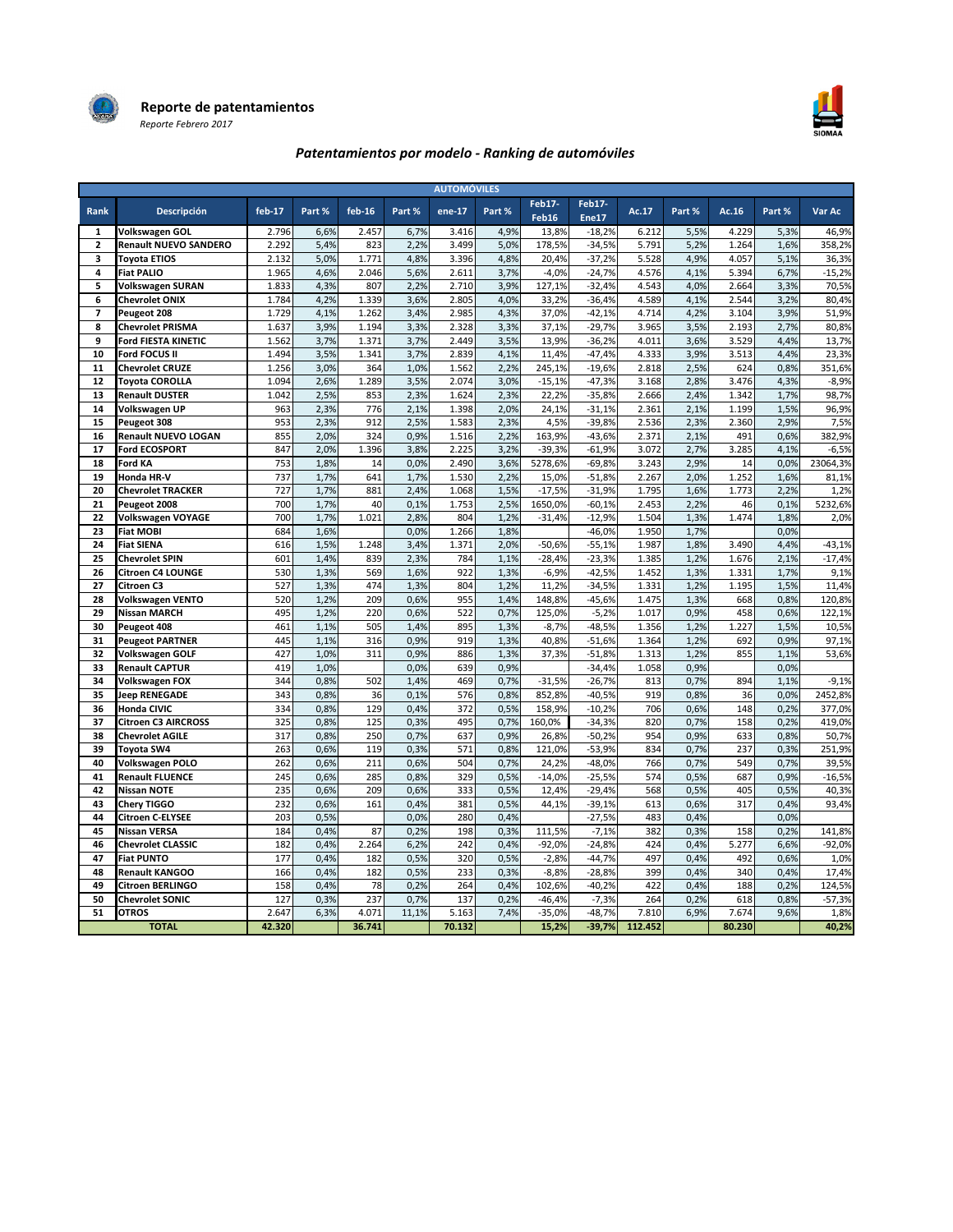



### Patentamientos por modelo - Ranking de livianos y pesados

|              |                               |          |        |                |        | <b>COMERCIAL LIVIANO</b> |        |                 |                 |        |        |        |        |          |
|--------------|-------------------------------|----------|--------|----------------|--------|--------------------------|--------|-----------------|-----------------|--------|--------|--------|--------|----------|
| Rank         | Descripción                   | $feb-17$ | Part % | $feb-16$       | Part % | ene-17                   | Part % | Feb17-<br>Feb16 | Feb17-<br>Ene17 | Ac.17  | Part % | Ac.16  | Part % | Var Ac   |
| $\mathbf{1}$ | <b>Toyota HILUX</b>           | 2.436    | 19,6%  | 1.995          | 20,9%  | 4.398                    | 20,5%  | 22,1%           | $-44,6%$        | 6.834  | 20,2%  | 4.522  | 21,6%  | 51,1%    |
| $\mathbf{z}$ | <b>Renault KANGOO</b>         | 1.405    | 11,3%  | 812            | 8,5%   | 1.780                    | 8,3%   | 73,0%           | $-21,1%$        | 3.185  | 9,4%   | 1.705  | 8,2%   | 86,8%    |
| 3            | <b>Volkswagen AMAROK</b>      | 1.403    | 11,3%  | 1.365          | 14,3%  | 2.525                    | 11,8%  | 2,8%            | $-44,4%$        | 3.928  | 11,6%  | 3.090  | 14,8%  | 27,1%    |
| 4            | <b>Ford RANGER</b>            | 1.364    | 11,0%  | 1.172          | 12,3%  | 2.561                    | 11,9%  | 16,4%           | $-46,7%$        | 3.925  | 11,6%  | 2.826  | 13,5%  | 38,9%    |
| 5            | <b>Chevrolet S-10</b>         | 875      | 7,0%   | 683            | 7,2%   | 1.095                    | 5,1%   | 28,1%           | $-20,1%$        | 1.970  | 5,8%   | 1.209  | 5,8%   | 62,9%    |
| 6            | <b>Peugeot PARTNER</b>        | 817      | 6,6%   | 570            | 6,0%   | 1.382                    | 6,4%   | 43,3%           | $-40,9%$        | 2.199  | 6,5%   | 1.309  | 6,3%   | 68,0%    |
| 7            | <b>Renault DUSTER OROCH</b>   | 726      | 5,8%   |                | 0,0%   | 1.304                    | 6,1%   |                 | $-44,3%$        | 2.030  | 6,0%   |        | 0,0%   |          |
| 8            | <b>Volkswagen SAVEIRO</b>     | 608      | 4,9%   | 665            | 7,0%   | 589                      | 2,7%   | $-8,6%$         | 3,2%            | 1.197  | 3,5%   | 1.132  | 5,4%   | 5,7%     |
| 9            | <b>Fiat TORO</b>              | 599      | 4,8%   |                | 0,0%   | 1.570                    | 7,3%   |                 | $-61,9%$        | 2.169  | 6,4%   |        | 0.0%   |          |
| 10           | <b>Mercedes Benz SPRINTER</b> | 343      | 2,8%   | 197            | 2,1%   | 533                      | 2,5%   | 74,1%           | $-35,7%$        | 876    | 2,6%   | 694    | 3,3%   | 26,2%    |
| 11           | <b>Citroen BERLINGO</b>       | 321      | 2,6%   | 408            | 4,3%   | 776                      | 3,6%   | $-21,3%$        | $-58,6%$        | 1.097  | 3,2%   | 725    | 3,5%   | 51,3%    |
| 12           | <b>Fiat NUEVO FIORINO</b>     | 321      | 2,6%   | 478            | 5,0%   | 743                      | 3,5%   | $-32,9%$        | $-56,8%$        | 1.064  | 3,1%   | 946    | 4,5%   | 12,5%    |
| 13           | <b>Fiat STRADA</b>            | 300      | 2,4%   | 309            | 3,2%   | 728                      | 3,4%   | $-2,9%$         | $-58,8%$        | 1.028  | 3,0%   | 770    | 3,7%   | 33,5%    |
| 14           | <b>Iveco DAILY</b>            | 183      | 1,5%   | 120            | 1,3%   | 211                      | 1,0%   | 52,5%           | $-13,3%$        | 394    | 1,2%   | 294    | 1,4%   | 34,0%    |
| 15           | <b>Ram 1500</b>               | 104      | 0,8%   | 75             | 0,8%   | 170                      | 0,8%   | 38,7%           | $-38,8%$        | 274    | 0,8%   | 159    | 0,8%   | 72,3%    |
| 16           | <b>Nissan FRONTIER</b>        | 103      | 0,8%   | 137            | 1,4%   | 214                      | 1,0%   | $-24,8%$        | $-51,9%$        | 317    | 0,9%   | 209    | 1,0%   | 51,7%    |
| 17           | <b>Mercedes Benz VITO</b>     | 95       | 0,8%   | 92             | 1,0%   | 192                      | 0,9%   | 3,3%            | $-50,5%$        | 287    | 0,9%   | 322    | 1,5%   | $-10,9%$ |
| 18           | <b>Renault NUEVO MASTER</b>   | 93       | 0,8%   | 60             | 0,6%   | 149                      | 0,7%   | 55,0%           | $-37,6%$        | 242    | 0.7%   | 110    | 0,5%   | 120,0%   |
| 19           | <b>Fiat DUCATO</b>            | 60       | 0,5%   | 60             | 0,6%   | 101                      | 0,5%   | 0,0%            | $-40,6%$        | 161    | 0,5%   | 115    | 0,6%   | 40,0%    |
| 20           | <b>Peugeot BOXER</b>          | 51       | 0,4%   | $\overline{2}$ | 0.0%   | 65                       | 0,3%   | 2450,0%         | $-21,5%$        | 116    | 0,3%   | 14     | 0,1%   | 728,6%   |
| 21           | Otros                         | 216      | 1,7%   | 334            | 3,5%   | 412                      | 1,9%   | $-35,3%$        | $-47,6%$        | 628    | 1,9%   | 765    | 3,7%   | $-17,9%$ |
|              | <b>TOTAL</b>                  | 12.423   |        | 9.534          |        | 21.498                   |        | 30,3%           | $-42.2%$        | 33.921 |        | 20.916 |        | 62,2%    |

|      |                                 |        |        |        |        | <b>COMERCIAL PESADO</b> |        |                               |                               |       |        |       |        |          |
|------|---------------------------------|--------|--------|--------|--------|-------------------------|--------|-------------------------------|-------------------------------|-------|--------|-------|--------|----------|
| Rank | Descripción                     | ene-17 | Part % | ene-16 | Part % | $dic-16$                | Part % | <b>Ene17-</b><br><b>Ene16</b> | <b>Ene17-</b><br><b>Dic16</b> | Ac.17 | Part % | Ac.16 | Part % | Var Ac   |
| 1    | <b>Iveco 170 E</b>              | 133    | 8,3%   | 163    | 16,1%  | 143                     | 5,6%   | $-18.4%$                      | $-7,0%$                       | 276   | 6,6%   | 449   | 14.5%  | $-38,5%$ |
| 2    | Volkswagen 17.280               | 116    | 7,2%   |        | 0,0%   | 159                     | 6,2%   |                               | $-27,0%$                      | 275   | 6,6%   |       | 0.0%   |          |
| 3    | <b>Mercedes Benz OF-1519</b>    | 79     | 4,9%   |        | 0,0%   | 222                     | 8,6%   |                               | -64,4%                        | 301   | 7,2%   |       | 0,0%   |          |
| 4    | <b>Mercedes Benz ACCELO 815</b> | 65     | 4,1%   |        | 0,0%   | 126                     | 4,9%   |                               | $-48.4%$                      | 191   | 4,6%   |       | 0,0%   |          |
| 5.   | <b>Mercedes Benz O-500</b>      | 53     | 3,3%   | 42     | 4,2%   | 92                      | 3,6%   | 26,2%                         | $-42,4%$                      | 145   | 3,5%   | 134   | 4,3%   | 8,2%     |
| 6    | <b>Ford F-4000</b>              | 48     | 3.0%   | 30     | 3,0%   | 79                      | 3,1%   | 60.0%                         | $-39,2%$                      | 127   | 3,0%   | 63    | 2,0%   | 101,6%   |
| 7    | Ford CARGO 1723                 | 48     | 3,0%   |        | 0.1%   | 50                      | 1,9%   | 4700,0%                       | $-4.0%$                       | 98    | 2,3%   | 1     | 0.0%   | 9700,0%  |
| 8    | <b>Mercedes Benz 1735</b>       | 43     | 2.7%   |        | 0,0%   | 33                      | 1,3%   |                               | 30,3%                         | 76    | 1,8%   |       | 0,0%   |          |
| 9    | Iveco 450 C                     | 35     | 2,2%   |        | 0,0%   | 42                      | 1,6%   |                               | $-16.7%$                      | 77    | 1,8%   |       | 0,0%   |          |
| 10   | Volvo FM 380                    | 34     | 2,1%   |        | 0.0%   | 53                      | 2,1%   |                               | $-35,9%$                      | 87    | 2,1%   |       | 0.0%   |          |
| 11   | Mercedes Benz ATEGO 1726        | 33     | 2,1%   |        | 0.0%   | 62                      | 2,4%   |                               | $-46.8%$                      | 95    | 2,3%   |       | 0.0%   |          |
| 12   | Mercedes Benz BMO 368 VER       | 33     | 2,1%   |        | 0,0%   | 6                       | 0,2%   |                               | 450,0%                        | 39    | 0,9%   |       | 0,0%   |          |
| 13   | Mercedes Benz AXOR 1933         | 31     | 1,9%   | 13     | 1,3%   | 50                      | 1,9%   | 138.5%                        | $-38.0%$                      | 81    | 1,9%   | 50    | 1.6%   | 62,0%    |
| 14   | Mercedes Benz ACCELO 1016       | 31     | 1,9%   |        | 0.0%   | 45                      | 1,8%   |                               | $-31,1%$                      | 76    | 1,8%   |       | 0.0%   |          |
| 15   | Iveco 490 S                     | 31     | 1,9%   | 26     | 2,6%   | 42                      | 1,6%   | 19,2%                         | $-26,2%$                      | 73    | 1,8%   | 71    | 2,3%   | 2,8%     |
| 16   | Mercedes Benz 958 ATEGO 17      | 26     | 1,6%   |        | 0.0%   | 39                      | 1,5%   |                               | $-33,3%$                      | 65    | 1,6%   |       | 0.0%   |          |
| 17   | Mercedes Benz BMO 368 VER       | 25     | 1,6%   |        | 0.0%   | 102                     | 4,0%   |                               | $-75,5%$                      | 127   | 3,0%   |       | 0.0%   |          |
| 18   | <b>Agrale MT 17</b>             | 24     | 1,5%   | 30     | 3,0%   | $\overline{4}$          | 0,2%   | $-20,0%$                      | 500,0%                        | 28    | 0,7%   | 67    | 2,2%   | $-58,2%$ |
| 19   | <b>Iveco 260 E</b>              | 23     | 1,4%   |        | 0,0%   | 12                      | 0,5%   |                               | 91,7%                         | 35    | 0,8%   |       | 0.0%   |          |
| 20   | Mercedes Benz ATEGO 1720 4      | 21     | 1,3%   |        | 0,0%   | 27                      | 1,1%   |                               | $-22,2%$                      | 48    | 1,2%   |       | 0,0%   |          |
| 21   | Otros                           | 671    | 41,9%  | 705    | 69,8%  | 1.190                   |        | $-4,8%$                       |                               | 1.861 | 44,5%  | 2.253 | 73,0%  | $-17,4%$ |
|      | <b>TOTAL</b>                    | 1.603  |        | 1.010  |        | 2.578                   |        | 58.7%                         | $-37,8%$                      | 4.181 |        | 3.088 |        | 35,4%    |